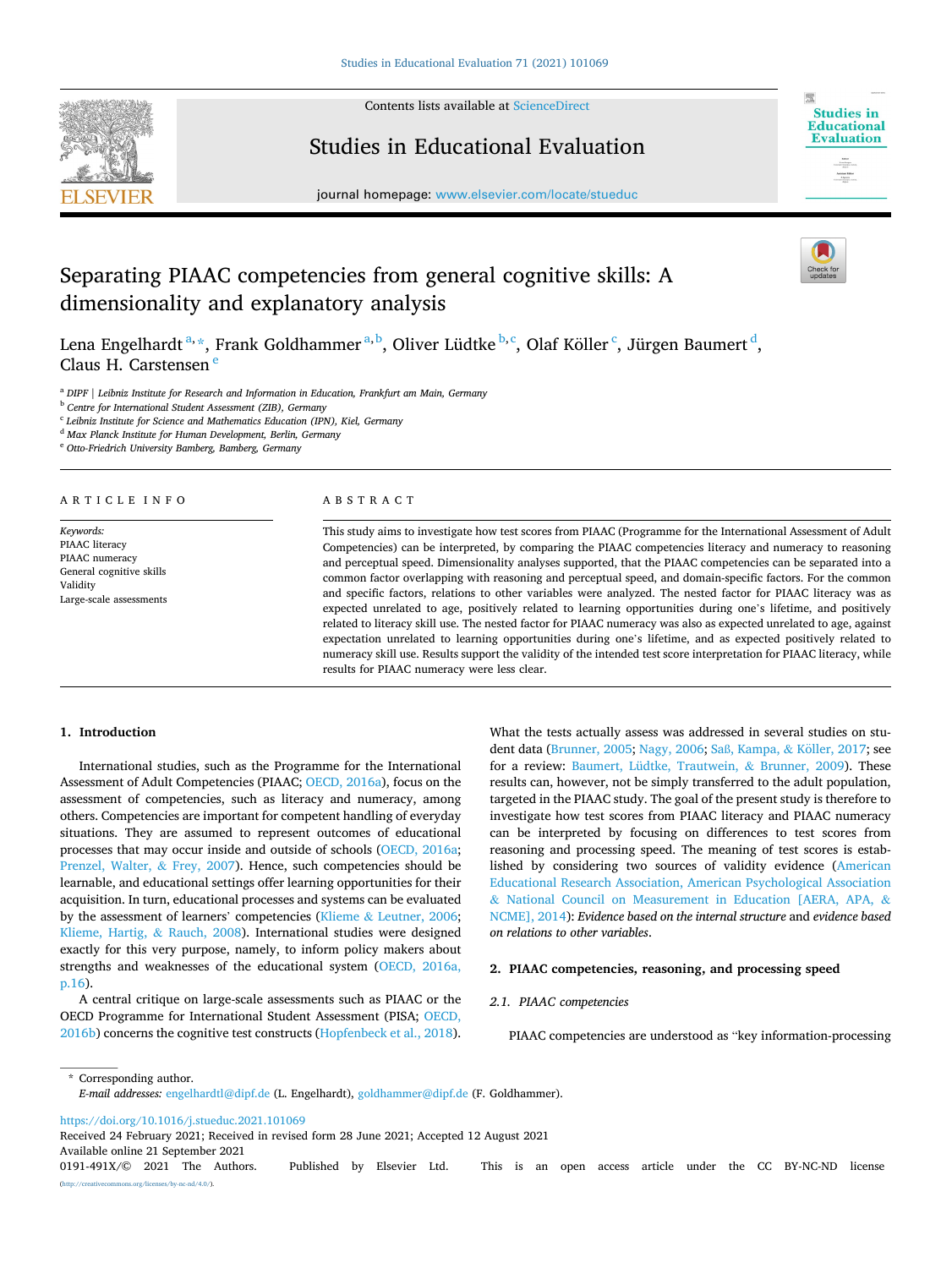skills" [\(OECD, 2016a, p. 16](#page-8-0)) that should enable respondents to participate in society and to master everyday life situations. Because success in everyday situations can depend on a variety of involved skills and cognitive processes ([Klieme et al., 2008\)](#page-8-0), competencies are characterized by complexity. Therefore, assessments confront test takers with contextualized tasks (cf. [OECD, 2016a](#page-8-0)). In contrast, assessments of general cognitive skills such as reasoning (e.g. matrices tasks; [Raven,](#page-8-0)  [2000\)](#page-8-0), ask for more general and abstract skills. PIAAC literacy tasks require for instance reading. Reading in turn is based on various processes such as word identification, construction of word meaning, shortand longtime memory, but also on working memory and drawing inferences [\(Kintsch, 1998\)](#page-7-0). Hence, competence tasks require besides skills that are very specific to the task (e.g. word identification), also general skills (e.g. working memory). This is why overlaps between these two types of assessments – competencies and general cognitive skills – apparently exist and the added value of assessing competencies as it is done in large-scale assessment studies is discussed [\(Brunner, 2005](#page-7-0); [Nagy, 2006;](#page-8-0) Rindermann & [Baumeister, 2015; Rindermann, 2006, 2007](#page-8-0); Saß [et al., 2017](#page-8-0)).

PIAAC competencies are assumed *to be learnable and to be based also on knowledge* ([OECD, 2016a, p.16\)](#page-8-0). Whether this intended interpretation of PIAAC competencies holds is investigated in the present study. Given the complexity of competencies and the various skills that are involved in the accomplishment of competence tests, as well as overlaps with general cognitive skills, the validity of the test score interpretation should be investigated by focusing on differences between PIAAC competencies and two general cognitive skills: reasoning and processing speed.

## *2.2. Reasoning and processing speed*

Reasoning and processing speed are considered as components of general cognitive skills and are also targeted in classical ability theories ([Carroll, 1993](#page-7-0); [Cattell, 1963](#page-7-0); [Horn, 1965;](#page-7-0) see for an overview [McGrew,](#page-8-0)  [2009\)](#page-8-0). Classical ability theories distinguish fluid and crystallized skills. Research on brain structures and functions supports this classical distinction into fluid and crystallized skills [\(Nisbett et al., 2012; Waltz](#page-8-0)  [et al., 1999\)](#page-8-0). Fluid skills, such as reasoning, are required to solve novel problems by drawing inferences or identifying relations. They are not based on acquired knowledge but on elementary processes such as processing speed (Schweizer & [Koch, 2002](#page-8-0)). Processing speed, such as perceptual speed, describes the skill to perform easy tasks which contain over-learned elements automatically ([McGrew, 2009](#page-8-0)). While fluid skills require controlled mental operations, these elementary processes can be performed automatically. Crystallized skills describe acquired knowledge, for instance in terms of language, and the application of this knowledge. When it comes to assessment, crystallized skills are assumed to be best assessed when specific knowledge needs to be applied, and fluid skills are best assessed when knowledge provides no advantage for performance tests ([Cattell, 1963, p. 3](#page-7-0)), for instance when tests contain either novel or overlearned elements (Horn & [Cattell, 1966, p. 255](#page-7-0)). In contrast to reasoning and processing speed, the PIAAC competencies literacy and numeracy are understood in the present study as containing also crystallized aspects as they are assumed to be learnable and based on acquired knowledge. This classical differentiation into fluid and crystallized skills provides a conceptual frame for the predictions in the present study.

#### **3. Validation approach for PIAAC competence test scores**

The present study collects validity evidence for the intended test score interpretation by investigating sources of validity evidence for PIAAC competencies always in comparison to the constructs reasoning and processing speed. This approach is chosen because PIAAC competence tasks require various skills, skills specific to the domain such as reading/numerical skills, but also general, domain-independent, skills.

It is assumed that the constructs reasoning and processing speed differ from PIAAC competencies in aspects that are central to the intended test score interpretation described above. They serve therefore as comparison to derive conclusions regarding the validity of the intended test score interpretation. The goal is to investigate whether scores from PIAAC competencies tests can be interpreted as representing *domainspecific skills that can be acquired*. *Dimensionality analyses* are used to separate domain-specific aspects in PIAAC competencies from general aspects and contribute to *validity evidence based on the internal structure*  (AERA, APA, & [NCME, 2014\)](#page-7-0). The interpretation of the separated aspects – as being domain-specific – should be validated by relations to other variables for which clear expectations exist based on theoretical assumptions and empirical findings. If the from reasoning and processing speed separated aspects fulfill the expected relation, *validity evidence based on relations to other variables* is collected for the intended test score interpretation [\(AERA, APA,](#page-7-0) & NCME, 2014) of the PIAAC competencies. The focus in the present study is on construct interpretation, the question on whether differences in test scores of the PIAAC competence tests literacy and numeracy can be interpreted as differences in the targeted construct.

## *3.1. Dimensionality*

Already classical ability theories used hierarchical models for different mental abilities, with a common factor which captures what all have in common, and more specific factors at the lower level (see [Car](#page-7-0)[roll, 1993;](#page-7-0) [Vernon, 1965](#page-8-0)). Since competence constructs and general cognitive skills are assumed to overlap, such an approach is chosen in several studies to investigate the validity of test score interpretations of competence constructs assessed in large-scale assessments. In those studies, common aspects between competence items beyond the items they were compared to – often reasoning items – are interpreted as domain-specific factors. For student data, such domain-specific factors were found ([Baumert et al., 2009; Brunner, 2005](#page-7-0); [Nagy, 2006](#page-8-0); Saß [et al.,](#page-8-0)  [2017\)](#page-8-0). However, previous results on student data cannot necessarily be transferred to older populations or to the competence tests used in PIAAC.

## *3.2. Relations to other variables*

#### *3.2.1. Age decline*

Various studies investigate the relation of cognitive abilities to aging. Across studies, speed was found to be related to a strong age decline (Hartshorne & [Germine, 2015](#page-7-0); [Lang, Weiss, Stocker,](#page-8-0) & von Rosenbladt, [2007; McArdle, Hamagami, Meredith,](#page-8-0) & Bradway, 2000; [Verhaeghen](#page-8-0) & [Salthouse, 1997\)](#page-8-0). Age decline is also reported for reasoning [\(Horn](#page-7-0)  $\&$ [Cattell, 1967](#page-7-0); Verhaeghen & [Salthouse, 1997](#page-8-0)), while knowledge-based skills such as vocabulary knowledge declined very late or were even unrelated to age (Hartshorne & [Germine, 2015;](#page-7-0) Horn & [Cattell, 1967](#page-7-0); [Lang et al., 2007\)](#page-8-0). More general predictions regarding the decline of abilities are made by classical ability theories, in which fluid aspects are assumed to decline with age to stronger extent than crystallized aspects (cf. Horn & [Cattell, 1967\)](#page-7-0). More recent literature supports that fluid reasoning, crystallized abilities, and also processing speed have different growth patterns ([Li et al., 2004;](#page-8-0) [McArdle, Ferrer-Caja, Hamagami,](#page-8-0) & [Woodcock, 2002\)](#page-8-0). Supporting this distinction, [Blair \(2006\)](#page-7-0) concludes that the prefrontal cortex, where fluid abilities are located, declines more rapidly than other brain areas. Reasons for a general cognitive decline are seen in the rate of information processing and processing speed ([Baltes, Lindenberger,](#page-7-0) & Staudinger, 2006; [Salthouse, 1996](#page-8-0)), which can explain changes in fluid reasoning ([Zimprich](#page-8-0) & Martin, [2002\)](#page-8-0). [Tucker-Drob \(2011\)](#page-8-0) identified global but also specific changes for domains such as reasoning and processing speed.

## *3.2.2. Learning opportunities*

Empirical studies show that schooling has impact on acquired skills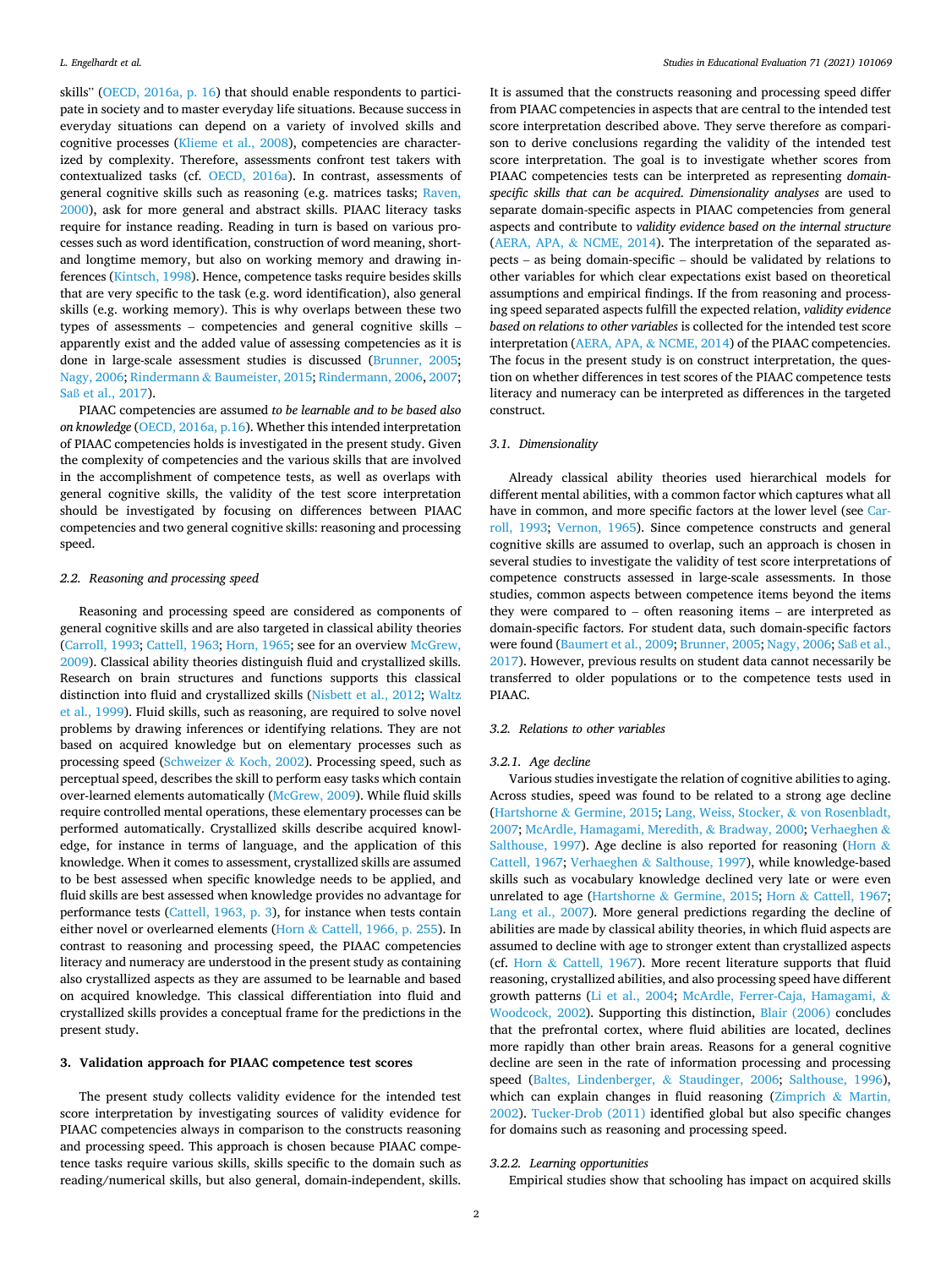such as reading skills (Crone & [Whitehurst, 1999](#page-7-0); [Gustafsson, 2016](#page-7-0); [Rasmusson, Albæk, Lind,](#page-8-0) & Myrberg, 2018; Sulkunen & [Malin, 2018](#page-8-0)), while differences in schooling are also related to differences in intelli-gence (Becker, Lüdtke, Trautwein, Köller, & Baumert, 2012; [Ceci](#page-7-0) & [Williams, 1997; Guill, Lüdtke,](#page-7-0) & Köller, 2017). These effects also remain in adulthood ([Clouston et al., 2012](#page-7-0); [Ritchie, Bates, Der, Starr,](#page-8-0) & Deary, [2013\)](#page-8-0). Effects from schooling on both – intelligence measures such as fluid reasoning, but also on measures that contain also acquired skills classically referred to as crystallized skills – are not surprising when the relationship of fluid abilities, such as reasoning, and crystallized abilities, such as acquired knowledge, is considered. Reasoning explains high amounts of variance of later educational achievement [\(Deary, Strand,](#page-7-0)  Smith, & [Fernandes, 2007](#page-7-0)). According to investment theory [\(Cattell,](#page-7-0)  [1987\)](#page-7-0), fluid intelligence describes a "general power" (p. 138) that influences crystallized skill levels in the future together with personality and motivation [\(Cattell, 1963](#page-7-0)). [Schweizer and Koch \(2002\)](#page-8-0) emphasize that this relation is established through learning. Although [Ferrer and](#page-7-0)  [McArdle \(2004\)](#page-7-0) conclude that the relationship of fluid and crystallized skills is much more complex than initially thought, they support the importance of fluid skills for achievement. If effects of education on different skills are compared, effects of education were rather on crystallized knowledge than on fluid skills [\(Finn et al., 2014](#page-7-0)) and rather on knowledge than on elementary processes ([Ritchie et al., 2013\)](#page-8-0). Also a meta-analysis (Ritchie & [Tucker-Drob, 2018\)](#page-8-0) supports, that education is related to the performance in achievement tests (directly related to what is taught at school) and typical IQ tests. If effects were compared, they were rather larger on the group of achievement tests than on the group of IQ-tests.

## **4. Hypotheses**

The first step of the present study is to investigate the dimensionality of PIAAC competencies when analyzed together with reasoning and processing speed. If domain-specific skills influence test results of the PIAAC competence tests, a model with additional nested factors should describe the data better than a single factor. Since PIAAC competencies are assumed to be learnable and to be based also on knowledge, it is expected that *test scores from PIAAC literacy and numeracy represent beyond what they have in common with reasoning and processing speed also individual differences in domain-specific skills (Hypothesis 1).* 

Given results support this separability, a common factor of PIAAC competencies with reasoning and processing speed should be interpreted as representing rather general aspects of cognitive skills that are close to what is classically referred to as fluid abilities. The nested, domain-specific factors, in turn, are assumed to represent rather domain-specific skills and to be close to what is classically referred to as crystallized abilities. The validity of this intended interpretation of the nested factors is investigated by analyzing relations to other variables ([AERA, APA,](#page-7-0) & NCME, 2014).

Since cognitive decline seems to be different for fluid and crystallized abilities, different relations to age are expected for the factors separated in the dimensionality analyses. The common factor is assumed to capture global cognitive decline, as it represents common aspects between PIAAC competencies with reasoning and processing speed. Domainspecific decline should be captured by the nested factors. Based on predictions from theory and empirical findings *we expect for PIAAC competencies that - beyond the relation of the common factor to age - the domain-specific factors are unrelated to age (Hypothesis 2).* This would support that PIAAC competencies assess beyond their overlaps with general cognitive skills rather crystallized aspects and strengthens the intended test score interpretation of test scores from PIAAC competencies as assessing domain-specific knowledge.

In order to investigate whether PIAAC competencies can be interpreted as being learned and as representing domain-specific aspects, *we expect for PIAAC competencies that - beyond the relation of the common factor to learning opportunities during one's lifetime - the domain-specific*  *factors are positively related to learning opportunities during one's lifetime (Hypotheses 3).* If this was not the case, PIAAC competencies would not be affected by learning opportunities above the general effect on general cognitive skills, the common basis of all tests. If competencies contain domain-specific acquired skills, they should be related to learning opportunities.

The domain-specificity of competencies assessed in large-scale assessment studies is questioned by large correlations between domains (at the country-level) and between ratings on the content of the domains ([Rindermann, 2006;](#page-8-0) Rindermann & [Baumeister, 2015](#page-8-0)). Hence we also address the question of whether the nested factors represent domain-specific aspects. Persons who perform competence tasks in daily life more frequently might be better at performing those tasks [\(Hart](#page-7-0)shorne & [Germine, 2015;](#page-7-0) [Nisbett et al., 2012\)](#page-8-0). However, also the other direction is possible that persons who are better in certain competencies tend to select those tasks in everyday life more frequently. Although no direction should be taken on in this study, how nested factors relate to domain-specific variables should be considered to describe whether the nested factors describe domain-specific aspects. *We expect for PIAAC competencies that - beyond the relation of the common factor to the use of competence specific skills in daily life - the domain-specific factors are positively related to the use of competence specific skills in daily life (Hypotheses 4).* 

## **5. Method**

## *5.1. Sample and procedures*

A subsample of German PIAAC 2012 participants completed in 2015 the computer-based PIAAC literacy and numeracy tests (German PIAAC longitudinal study; GESIS – [Leibniz Institute for the Social Sciences,](#page-7-0)  [German Socio-Economic Panel \(SOEP\) at DIW Berlin and LIfBi](#page-7-0) – Leibniz [Institute for Educational Trajectories \(2017\)](#page-7-0); [Rammstedt, Martin, Zabal,](#page-8-0)  Carstensen, & [Schupp, 2017\)](#page-8-0), and in 2016 a test for perceptual speed (SOEP Symbol-Digit-Test; [Schupp, Herrmann, Jaensch,](#page-8-0) & Lang, 2008) and a reasoning test (number series test; Engelhardt  $&$  Goldhammer, [2018\)](#page-7-0). Data from  $N = 903$  respondents who completed one or both of the PIAAC competence assessments (random assignment), the Symbol-Digit-Test, and the number series test, were available for analyses. From those participants,  $n = 447$  were male and  $n = 456$  were female. Further information concerning the design of the PIAAC-L study can be found in [Rammstedt et al. \(2017\)](#page-8-0).

## *5.2. Measures*

#### *5.2.1. Performance tests*

PIAAC literacy tasks $<sup>1</sup>$  contain continuous and non-continuous texts</sup> and PIAAC numeracy tasks<sup>2</sup> require responding to mathematical problems in real contexts [\(OECD, 2016a, p. 18](#page-8-0)). Each test included 49 items, which were administered in a two-stage adaptive test design ([Kirsch](#page-8-0)  $\&$ [Yamamoto, 2013, pp. 10\)](#page-8-0) so that each respondent worked on 20 items per competence domain (Zabal, Martin, & [Rammstedt, 2017\)](#page-8-0). Three variables, education level, being a native speaker, and the passing score on the computer-based assessment core tasks (cf. [OECD, 2016a](#page-8-0)), increased the probability that the respondent received a testlet appropriate to their skill level and were, thus, included as auxiliary variables ([Enders, 2010](#page-7-0)) into the data analyses. Items were dichotomously scored. Fitting 2-parameter IRT models in Mplus (Muthén & Muthén, 2015) revealed that all literacy items ( $M = .62$ ,  $SD = .10$ ) and all numeracy items ( $M = .59$ ,  $SD = .12$ ) each loaded significantly on a latent ability

<sup>&</sup>lt;sup>1</sup> For example items, see www.oecd.org/skills/piaac/Literacy%20Sample% [20Items.pdf](http://www.oecd.org/skills/piaac/Literacy%20Sample%20Items.pdf) (accessed February 13, 2021). 2 For example items, see [www.oecd.org/skills/piaac/Numeracy%20Sample%](http://www.oecd.org/skills/piaac/Numeracy%20Sample%20Items.pdf) 

[<sup>20</sup>Items.pdf](http://www.oecd.org/skills/piaac/Numeracy%20Sample%20Items.pdf) (accessed February 13, 2021).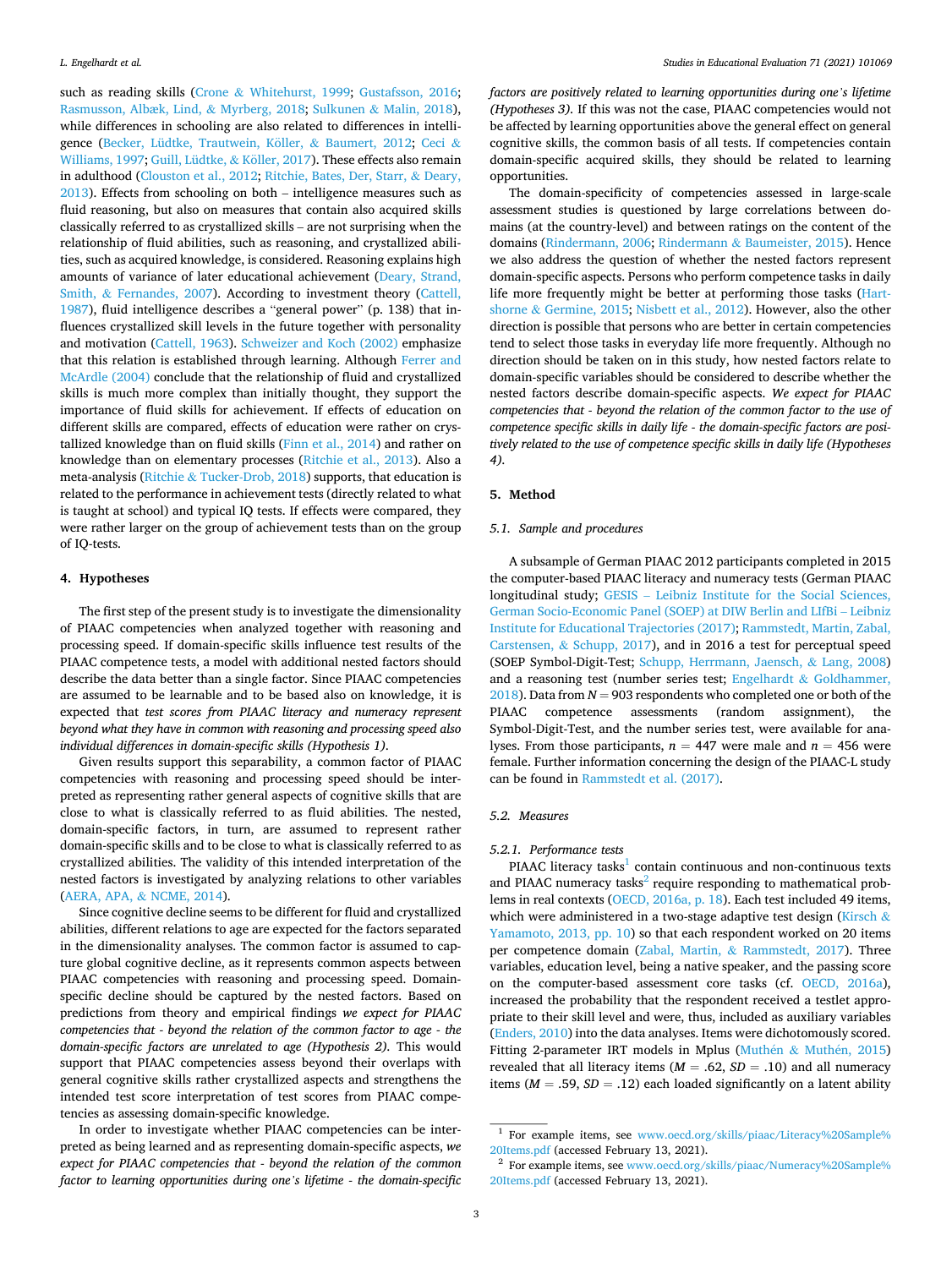#### factor.

To represent fluid reasoning, a number series test ([McArdle](#page-8-0)  $\&$ [Woodcock, 2009](#page-8-0)) was used. All of the 15 dichotomously scored items loaded significantly on a latent ability factor  $(M = .69, SD = .11)$ . For perceptual speed, respondents had to recode symbols (Symbol-Digit test; [Schupp et al., 2008\)](#page-8-0) and the sum of correct digits within three time intervals was treated as indicators for the analyses. All three indicators loaded significantly on a latent factor  $(M = .86, SD = .05)$ .

#### *5.2.2. Background variables*

Variables that were included in the data analyses for Hypotheses 2–4 are described in the following. The age of the participants in the assessment in 2015 was between 19 and 69 years (*M* = 42.57, *SD* = 13.61). To capture learning opportunities in both formal and informal settings, three different aspects should be covered: For formal settings, these are the quality of education and the length of attending educational settings, as they seem to impact adult literacy and numeracy performance [\(Gustafsson, 2016](#page-7-0); Sulkunen & [Malin, 2018\)](#page-8-0). Quality of education was an eight-level variable which describes the highest obtained level of formal education, from primary, lower secondary, upper secondary, post-secondary (non-tertiary) degrees and four different tertiary degrees, which were professional, bachelor, master and research degree ( $M = 4.26$ ,  $SD = 1.74$ ). To describe the length of schooling, the number of years that the respondents have spent in educational settings, school or professional, was used (*M* = 14.54, *SD* = 3.10). To also capture informal settings, the number of books at home when the respondents were 16 years old was used (6 categories;  $M = 3.33$ ,  $SD = 1.41$ ). To assess skill use, respondents were asked on a scale from 1 to 5 how often they visit libraries, book stores, or look for books online (*M* = 3.71, *SD* = 1.02) and whether they use their mathematical skills or need to deal with numbers during work (yes:  $n = 631$ , no:  $n = 101$ ).

#### *5.2.3. Data analyses*

Data was analyzed using Mplus (Muthén & Muthén, 2015). Structural equation models with categorical items were applied using the MLR estimator. Three variables were responsible for adaptive testlet selection (education level, native speaker, computer-based assessment core score). Disregarding these variables when modelling the data would mean that missingness depends on unobserved data violating the missing at random (MAR) assumption. Because more able respondents tend to receive harder items and less able respondents receive easier items, theta estimates would be underestimated for able and overestimated for less able respondents. To account for that, we included those variables that were responsible for testlet selection as auxiliary variables into the analyses, making the assumption justifiable that the not-administered items were MAR. In this case, the MLR estimator is adequate to handle missing data that resulted from the adaptive test design of the PIAAC competence tests. According to [Enders \(2010\)](#page-7-0), correlations should be preferred to predictors, as they do not change the interpretation of the estimates. Correlations of the three variables for testlet selection with the latent factors, and among each other, were included in all models.

For investigating Hypothesis 1, various models were tested and compared. First, a common factor for all four performance tests was modeled. For modeling nested factors, bifactor-(S – 1) models were used as they are advantageous regarding anomalous results, such as high standard errors leading to invalid conclusions, vanishing specific factors, or irregular loading patterns ([Eid, Geiser, Koch,](#page-7-0) & Heene, 2017; [Eid,](#page-7-0)  [Krumm, Koch,](#page-7-0) & Schulze, 2018). In those models, nested factors for all domains but the reference domain are modeled, which can be chosen based on theoretical assumptions and goals. In the present study, fluid reasoning was chosen as reference domain because it is assumed to represent best what all tests have in common. Second, we modeled nested factors for literacy, numeracy, and perceptual speed, and tested, third, a more parsimonious model, which did not contain a separate nested factor for perceptual speed. A four-dimensional model with four

latent factors for all four performance tests (literacy, numeracy, reasoning, and perceptual speed) serves as a reference for the interpretation of loadings. In this model, all latent factors were allowed to correlate with each other.

Explanatory analyses (Hypotheses 2–4) are based on the best fitting model from the model comparisons. Age was included in all models as a predictor, as it is likely that cohort effects, such as different learning opportunities for different cohorts, influence the effects of opportunities to learn. While age and variables for learning opportunities were included as predictors (Hypotheses 2 and 3), skill use variables (Hypotheses 4) were included as correlating variables, because no effect in one direction was assumed between variables describing the skill use and competence in the respective domain. For the skills use variables, the polarity of effects was inverted so that positive correlations indicate that a more frequent use is related to higher scores on the latent factors. For a better interpretation of the results, we show also the relation of all background variables from Hypotheses 2–4 to the four latent factors from the four-dimensional model (cf. [Table 4\)](#page-5-0).

## **6. Results**

## *6.1. Dimensionality analysis (Hypothesis 1)*

To approach the dimensionality analyses, four CFA models were fitted. The results of all models are presented in [Table 1](#page-4-0). [Fig. 1](#page-4-0) shows the nested factor model with three nested factors.

According to the information criteria (AIC, BIC, and the sample-size adjusted BIC), the model with three nested factors fitted the data best supporting that PIAAC competence items represent common aspects beyond their overlaps with the reasoning and perceptual speed test (Hypothesis 1). The literacy ( $σ^2$  *(SE)* = 2.88 (1.00), *p* = .004) but not the numeracy factor (σ<sup>2</sup> *(SE)* = 5.61 (3.65), *p* = .124), explained the shared variance between the items beyond the common factor. Also the common factor ( $\sigma^2$  *(SE)* = 4.39 (1.08), *p* < .001) and perceptual speed factor  $(\sigma^2 \text{ (SE)} = 0.54 \text{ (0.04)}, p < .001)$  explained significant variance components. A couple of items did not load significantly on their nested factors (4 for literacy and 21 for numeracy). In the four-dimensional model, all items loaded on their specified factors (cf. [Table 2](#page-4-0)) and all latent factors represented significant variance components.

The analyses for Hypotheses 2 through 4 are intended to provide explanations for their separability and interpretations for the latent factors beyond this statistical distinction, which would also rule out an alternative explanation of modeling method factors. Although the numeracy factor did not capture significant proportions of variance between the items beyond the common factor, analyses are still conducted, but limitations regarding the interpretation of this factor are considered in the discussion.

## *6.2. Relations to age (Hypothesis 2)*

To address Hypothesis 2, all latent factors were regressed on age (cf. [Table 3\)](#page-5-0). As expected (Hypothesis 2), age was not predictive for the nested competence factors for literacy (β = − 0.08, *p* = .400) and also not for numeracy ( $\beta = 0.08$ ,  $p = .576$ ). This supports the assumption that the shared variance components of PIAAC literacy und numeracy items that go beyond overlaps with reasoning and perceptual speed show a pattern that is typically expected for crystallized aspects. Instead, age was negatively predictive for the common factor ( $β = -0.24, p < .001$ ) and the nested factor of perceptual speed ( $β = -0.60, p < .001$ ). Within the four-dimensional model, all factors were negatively related to age (cf. [Table 4](#page-5-0)).

## *6.3. Relations to formal and informal learning opportunities (Hypotheses 3)*

To address Hypotheses 3, the predictive value of formal and informal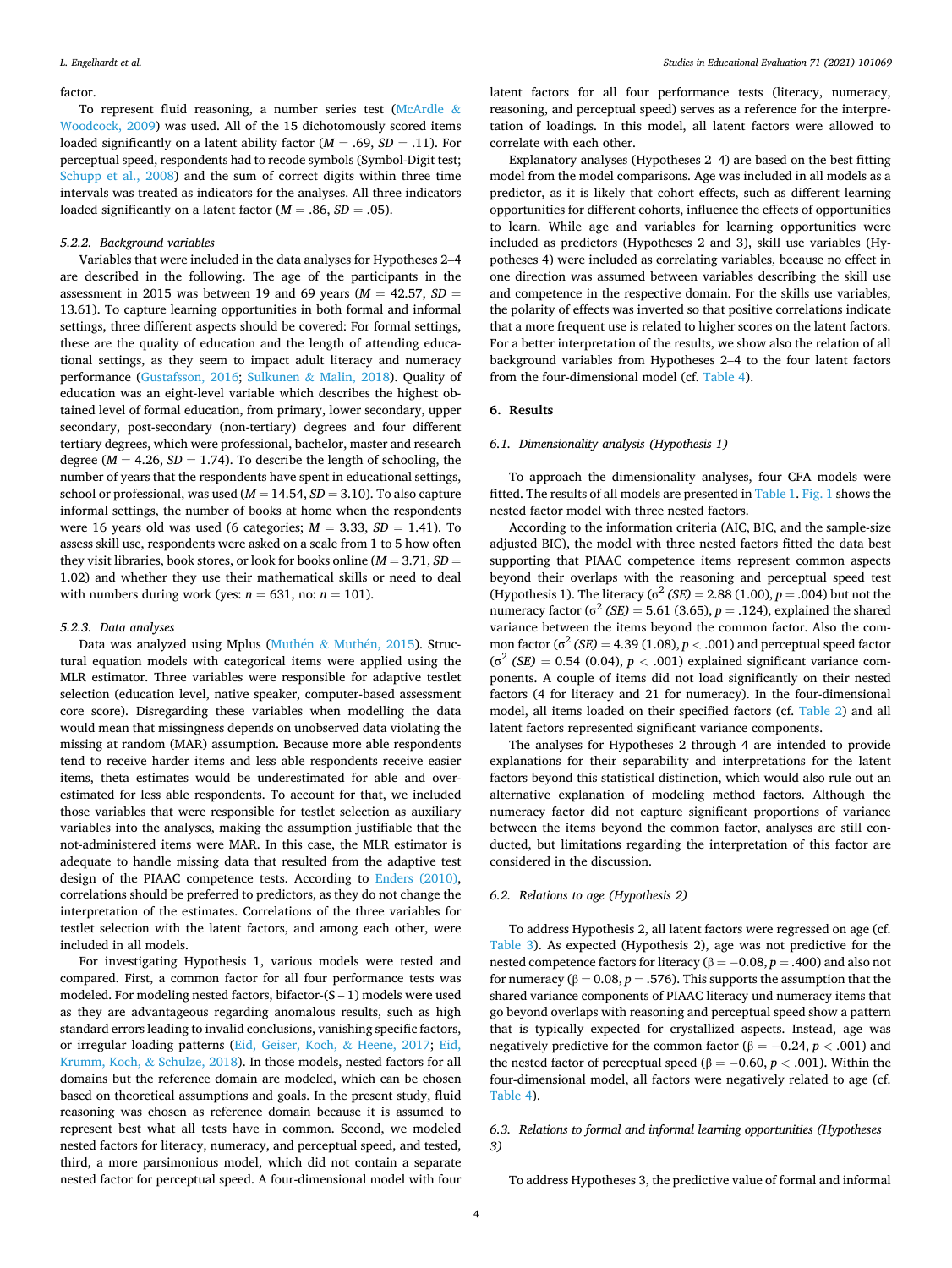## <span id="page-4-0"></span>**Table 1**  Hypothesis 1 – dimensionality analyses.

| Model                   | <b>Latent Factors</b> | <b>Information Criteria</b> | Variance (SE), sign.       | Items from Domain | n.s. Loadings <sup>1</sup> |                  |           |     | Descriptives of standardized Loadings |
|-------------------------|-----------------------|-----------------------------|----------------------------|-------------------|----------------------------|------------------|-----------|-----|---------------------------------------|
|                         |                       |                             |                            |                   |                            | $\boldsymbol{M}$ | $\cal SD$ | Min | Max                                   |
| 1) Common Factor Model  | Common                | <b>AIC</b><br>50503         | $4.48(0.93)$ ,<br>p < .001 | Literacy          | 0/49                       | .58              | .10       | .31 | .78                                   |
|                         |                       | <b>BIC</b>                  |                            | Numeracy          | 0/49                       | .57              | .12       | .30 | .77                                   |
|                         |                       | 51690                       |                            | Reasoning         | 0/15                       | .59              | .10       | .40 | .78                                   |
|                         |                       | BIC (adj.)<br>50905         |                            | Perceptual Speed  | 0/3                        | .44              | .01       | .43 | .45                                   |
| 2) Three Nested Factors | Common                |                             | $4.39(1.08)$ ,<br>p < .001 | Literacy          | 0/49                       | .49              | .10       | .28 | .71                                   |
|                         |                       | <b>AIC</b>                  |                            | Numeracy          | 4/49                       | .49              | .13       | .18 | .71                                   |
|                         |                       | 48884                       |                            | Reasoning         | 0/15                       | .66              | .11       | .46 | .90                                   |
|                         |                       | BIC                         |                            | Perceptual Speed  | 0/3                        | .40              | .01       | .38 | .41                                   |
|                         | Literacy              | 50600<br>BIC (adj.)         | $2.88(1.00)$ ,<br>$p=.004$ |                   | 4/49                       | .39              | .14       | .13 | .83                                   |
|                         | Numeracy              | 49466                       | $5.61(3.65)$ ,<br>$p=.124$ |                   | 21/49                      | .32              | .12       | .10 | .63                                   |
|                         | Percept. Sp.          |                             | $0.54(0.04)$ ,<br>p < .001 |                   | 0/3                        | .76              | .06       | .70 | .80                                   |
| 3) Two Nested Factors   | Common                | <b>AIC</b>                  | $4.33(1.05)$ ,<br>p < .001 | Literacy          | 0/49                       | .49              | .09       | .29 | .69                                   |
|                         |                       | 50141                       |                            | Numeracy          | 4/49                       | .48              | .12       | .22 | .69                                   |
|                         |                       | <b>BIC</b>                  |                            | Reasoning         | 0/15                       | .66              | .11       | .45 | .92                                   |
|                         |                       | 51828                       |                            | Perceptual Speed  | 0/3                        | .53              | .01       | .52 | .54                                   |
|                         | Literacy              | BIC (adj.)<br>50713         | $2.88(0.97)$ ,<br>$p=.003$ |                   | 2/49                       | .39              | .14       | .16 | .69                                   |
|                         | Numeracy              |                             | 4.51(2.40),<br>$p = .060$  |                   | 8/49                       | .35              | .12       | .10 | .62                                   |

*Note*:  $^{1}$   $p$   $>$  = .05.

learning opportunities was analyzed (cf. [Table 3](#page-5-0)). As expected, all three variables were positively predictive for the nested factor of literacy (educational attainment:  $β = 0.33, p < .001$ ; number of years in educational settings:  $β = 0.24$ ,  $p = .008$ ; number of books:  $β = 0.30$ ,  $p <$ .001) but against expectation not the nested factor for numeracy (educational attainment:  $β = 0.16$ ,  $p = .130$ ; number of years in educational settings:  $\beta = 0.07$ ,  $p = .602$ ; number of books:  $\beta = 0.13$ ,  $p =$ .129), supporting that at least PIAAC literacy items are also above commonalities with reasoning, perceptual speed, and numeracy, related to learning opportunities. The educational variables were also positively

predictive for the common factor but not predictive for the nested perceptual speed factor (cf. [Table 3\)](#page-5-0). Also in the four-dimensional model, all factors were positively related to the three variables assessing learning opportunities, except for one not significant relation of years in education and perceptual speed (cf. [Table 4\)](#page-5-0).

## *6.4. Relations to domain-specific variables (Hypotheses 4)*

As expected (Hypothesis 4a), persons who visited libraries or search online for books more often had higher scores (cf. [Table 5](#page-6-0)) on the nested



**Fig. 1.** Nested factor model. A common factor with additional nested factors for literacy, numeracy, and perceptual speed.

| .,<br>- 1 |  |
|-----------|--|
|-----------|--|

Four-dimensional model.

| Model     | Latent Factors | Variance (SE), sign.    | $n.s.$ Loadings <sup>1</sup> |     | Descriptives of standardized Loadings |     |     |
|-----------|----------------|-------------------------|------------------------------|-----|---------------------------------------|-----|-----|
|           |                |                         |                              | М   | SD                                    | Min | Max |
|           | Literacy       | 6.36 (1.51), $p < .001$ | 0/49                         | .61 | .10                                   | .33 | .81 |
| 4 Factors | Numeracy       | 4.51 (1.41), $p = .001$ | 0/49                         | .59 | .12                                   | .33 | .80 |
|           | Reasoning      | 8.91 (1.85), $p < .001$ | 0/15                         | .69 | .11                                   | .50 | .89 |
|           | Percept. Sp.   | 0.66 (0.04), $p < .001$ | 0/3                          | .86 | .04                                   | .81 | .89 |

*Note*:  $\frac{1}{p}$  *p* > = .05.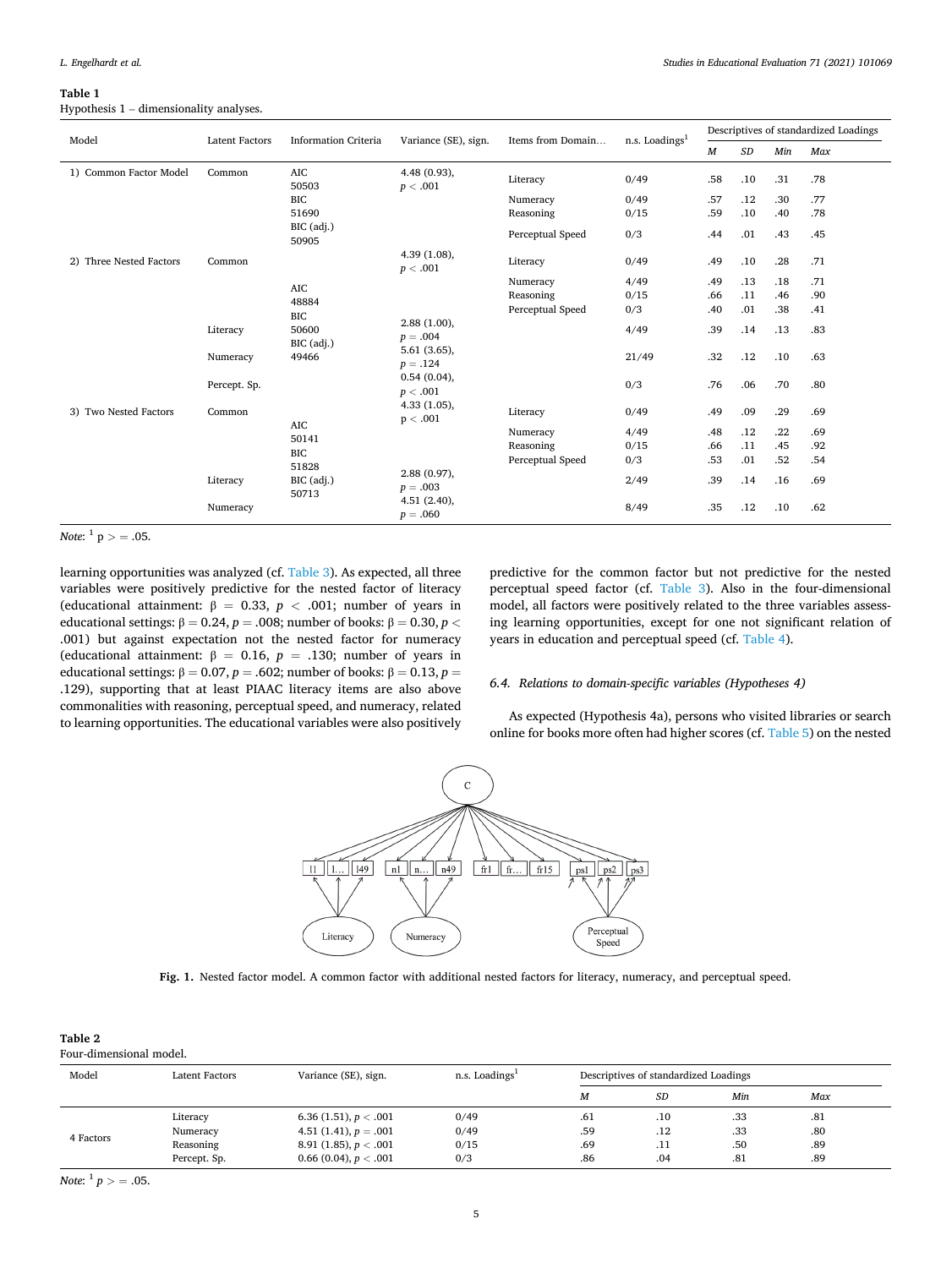#### <span id="page-5-0"></span>**Table 3**

Regressions of latent factors based on the Model with Three Nested Factors (Hypotheses 2-3).

|            |                           | Common Factor |        |                  |                  | Literacy |           |                  |                  | Numeracy |           |            |                  | Perceptual Speed |           |                  |                  |
|------------|---------------------------|---------------|--------|------------------|------------------|----------|-----------|------------------|------------------|----------|-----------|------------|------------------|------------------|-----------|------------------|------------------|
|            |                           | β             | $S\!E$ | $\boldsymbol{z}$ | $\boldsymbol{p}$ |          | <b>SE</b> | $\boldsymbol{z}$ | $\boldsymbol{p}$ | β        | <b>SE</b> | z          | $\boldsymbol{p}$ | ß                | <b>SE</b> | $\boldsymbol{z}$ | $\boldsymbol{p}$ |
| Hyp. 2     | Age                       | $-0.24$       | .05    | $-4.50$          | $\,<$<br>.001    | $-0.08$  | .09       | $-0.84$          | .400             | 0.08     | .15       | 0.56       | .576             | $-0.60$          | .03       | $-21.73$         | $\,<\,$<br>.001  |
|            | $R^2$                     |               |        | $.06*$           |                  |          |           | $.01$ n.s.       |                  |          |           | $.01$ n.s. |                  |                  |           | $.36***$         |                  |
| Hyp.       | Educational<br>Attainment | 0.39          | .04    | 9.36             | $\,<$<br>.001    | 0.33     | .07       | 4.72             | < .001           | 0.16     | .11       | 1.51       | .130             | 0.03             | .04       | 0.86             | .390             |
| 3a         | Age                       | $-0.24$       | .05    | $-4.35$          | $\,<$<br>.001    | $-0.13$  | .08       | $-1.56$          | .120             | 0.02     | .13       | 0.15       | .880             | $-0.61$          | .03       | $-21.26$         | $\,<\,$<br>.001  |
|            | $R^2$                     |               |        | $.18***$         |                  |          |           | $.11*$           |                  |          |           | $.03$ n.s. |                  |                  |           | $.37***$         |                  |
|            | Years in Education        | 0.15          | .05    | 2.99             | .003             | 0.24     | .09       | 2.65             | .008             | 0.07     | .13       | 0.52       | .602             | 0.04             | .04       | 0.81             | .420             |
| Hyp.<br>3b | Age                       | $-0.22$       | .05    | $-4.05$          | $\,<$<br>.001    | $-0.07$  | .09       | $-0.72$          | .470             | 0.06     | .13       | 0.45       | .651             | $-0.60$          | .03       | $-21.86$         | $\,<\,$<br>.001  |
|            | $R^2$                     |               |        | $.07*$           |                  |          |           | $.06$ n.s.       |                  |          |           | $.01$ n.s. |                  |                  |           | $.36***$         |                  |
|            | Books at Age 16           | 0.17          | .04    | 3.98             | ≺<br>.001        | 0.30     | .07       | 4.57             | < 0.001          | 0.13     | .08       | 1.52       | .129             | 0.05             | .04       | 1.30             | .193             |
| Hyp.<br>3c | Age                       | $-0.21$       | .05    | $-4.08$          | $\,<$<br>.001    | $-0.08$  | .08       | $-0.94$          | .345             | 0.08     | .13       | 0.59       | .558             | $-0.60$          | .03       | $-22.30$         | $\,<\,$<br>.001  |
|            | $R^2$                     |               |        | $.08**$          |                  |          |           | $.10*$           |                  |          |           | $.02$ n.s. |                  |                  |           | $.37***$         |                  |

*Note: p* < .001\*\*\*;  $p$  < .01\*\*;  $p$  < .05\*;  $R^2$  = proportion of explained variance in the latent factor by background variables.

## **Table 4**

Correlations of latent factors of a four-dimensional model and background variables.

|                                  | Literacy     | Numeracy    | Fluid<br>Reasoning | Perceptual<br>Speed |
|----------------------------------|--------------|-------------|--------------------|---------------------|
| Literacy                         | 5.24         |             |                    |                     |
|                                  | $(1.19)$ *** |             |                    |                     |
| Numeracy                         | $.88***$     | 4.10        |                    |                     |
|                                  |              | $(1.27)$ ** |                    |                     |
| <b>Fluid Reasoning</b>           | $.66***$     | $.74***$    | 8.17               |                     |
|                                  |              |             | $(1.71)$ ***       |                     |
| Perceptual Speed                 | $.43***$     | $.39***$    | $.38***$           | 0.66                |
|                                  |              |             |                    | $(0.04)$ ***        |
| Age                              | $-.21***$    | $-.15***$   | $-.15***$          | $-.61***$           |
| Educat.                          | $.31***$     | $.32***$    | $.24***$           | $.11**$             |
| Attainment                       |              |             |                    |                     |
| Years in Education               | $.18***$     | $.12*$      | $.13***$           | $.05$ n.s.          |
| Books at Age 16                  | $.27***$     | $.18***$    | $.16***$           | $.08**$             |
| Literacy in Leisure <sup>1</sup> | $.14***$     | $.06$ n.s.  | .05 n.s.           | .04 n.s.            |
| Numeracy at<br>Work <sup>1</sup> | $.11**$      | $.16***$    | $.08$ n.s.         | .04 n.s.            |
| n.s. loadings ( $p >$<br>.05)    | 0/49         | 0/49        | 0/15               | 0/3                 |

*Note: p <* .001\*\*\*;  $p < 0.01$ \*\*;  $p < 0.05$ \*. The diagonal contains variances of the latent factors. <sup>1</sup>A more frequent use was coded in the data set with lower values. We inverted the polarity of the *r*-values for these two variables in the table. Positive correlations describe that a more frequent use is related to higher test scores.

factor for literacy ( $r = 0.24$ ,  $p < .001$ ), but not for numeracy ( $r = -0.04$ ,  $p = .589$ ) and persons who use numeracy skills at work more often (Hypothesis 4b), had higher values on the nested numeracy factor  $(r =$ 0.19,  $p = .003$ ) but not on the nested literacy factor ( $r = -0.06$ ,  $p =$ .343). This supports that PIAAC literacy and numeracy items assess beyond commonalities with all the other items aspects that are specific to the domain. Both skill use variables were also related to the common factor (literacy in leisure:  $r = 0.10$ ,  $p = .007$ ; numeracy at work:  $r = 0.09$ ,  $p = .021$ ), but not to the nested perceptual speed factor (literacy in leisure:  $r = 0.03$ ,  $p = .472$ ; numeracy at work:  $r = -0.01$ ,  $p = .836$ ). In the four-dimensional model (cf. Table 4), the domain-specific variables were only related to their specific competence factor, while the use of numeracy at work was also related to the literacy factor.

#### **7. Discussion**

## *7.1. Test score interpretation of PIAAC competencies*

The focus of the present study was to collect validity evidence for the intended test score interpretation of PIAAC competencies as being learnable and to be based on knowledge [\(OECD, 2016a](#page-8-0)). Since competencies are characterized by complexity and contextualized items ask for general but also specific skills ([Klieme et al., 2008;](#page-8-0) [OECD, 2016a](#page-8-0)), an approach was chosen which divides PIAAC competencies always in an overlapping part with general cognitive skills, and aspects beyond those overlaps. Predictions of the present study were based exactly on aspects beyond those overlaps, because they describe whether PIAAC competencies differ from general cognitive skills (focusing on the internal structure) and allow describing those specific aspects in greater detail (focusing on relations to other variables).

At first, a nested factor model fitted the data better than a single factor model supporting that the PIAAC competencies literacy and numeracy assessed common aspects beyond overlaps with reasoning and perceptual speed, collecting validity evidence based on the internal structure (AERA, APA, & [NCME, 2014\)](#page-7-0). At second, whether the nested factors fulfilled expected relations with other variables based on predictions from theory and empirical findings was investigated. For the nested factor for PIAAC literacy, the result pattern was as expected. Being unrelated to age, positively related to informal and formal learning opportunities and positively related to skill use, the nested factor for PIAAC literacy fulfilled all expectations for a factor that should be interpreted as learnable and to be based on acquired knowledge. The nested factor for PIAAC numeracy fulfilled theses expectations not entirely: although being as expected unrelated to age and positively related to skill use, the nested numeracy factor was against expectation unrelated to learning opportunities. Considered together with results from dimensionality analyses – the nested factor for PIAAC numeracy did not represent significant variance components and some numeracy items did not load on the factor – these findings suggest that numeracy items may share rather little beyond overlaps with PIAAC literacy, reasoning, and perceptual speed and that these shared aspects did not fulfill all expectations for a factor that should be interpreted as learnable and to be based on acquired knowledge. Therefore, results support validity evidence for the intended test score interpretation based on relations to other variables (AERA, APA, & [NCME, 2014\)](#page-7-0) for PIAAC literacy but not entirely for PIAAC numeracy.

These conclusions are also supported by results for the common factor and the nested factor for perceptual speed. The separation into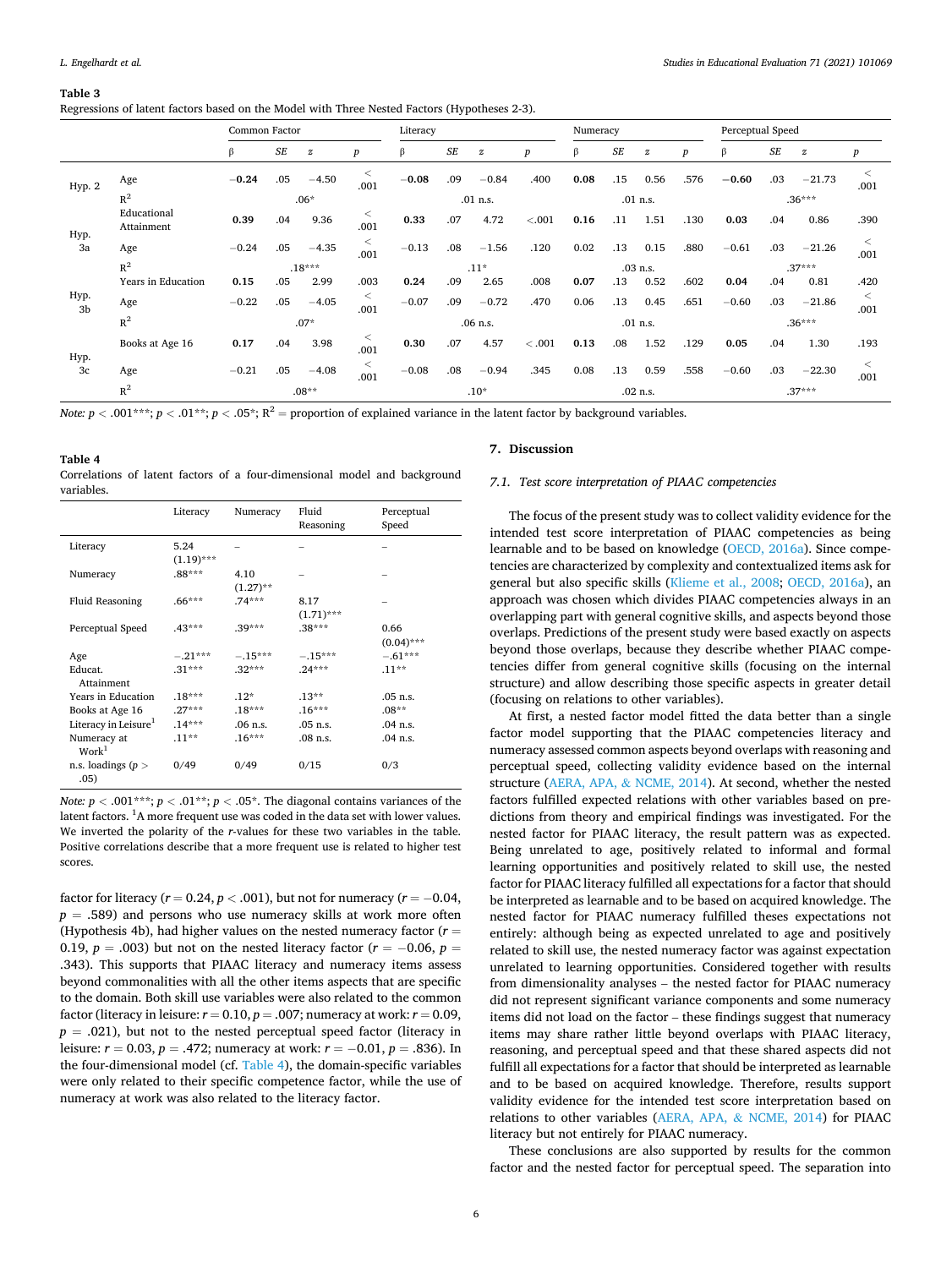<span id="page-6-0"></span>

|  | L. Engelhardt et al. |  |
|--|----------------------|--|
|--|----------------------|--|

|         |                                                                            | Common Factor |                 |                   |         | iteracy     |                |                                 |                 | Vumeracy                                                                                                |                |                   |      | Perceptual Speed |   |                                                   |                                     |
|---------|----------------------------------------------------------------------------|---------------|-----------------|-------------------|---------|-------------|----------------|---------------------------------|-----------------|---------------------------------------------------------------------------------------------------------|----------------|-------------------|------|------------------|---|---------------------------------------------------|-------------------------------------|
|         |                                                                            |               | SE <sup>-</sup> |                   |         |             |                |                                 |                 |                                                                                                         |                |                   |      |                  |   |                                                   |                                     |
|         | Literacy in Leisure                                                        | $0.10^{1}$    |                 | 2.71 <sup>1</sup> |         | 0.24        |                | $3.75^{1}$                      | $\frac{100}{2}$ | $-0.04^{1}$                                                                                             | $\ddot{\circ}$ | $-0.54^{1}$       | 589  | $0.03^{1}$       |   |                                                   |                                     |
| Hyp. 4a |                                                                            |               |                 | $-4.41$           | 000.    | $-0.08$     |                |                                 | .407            | 0.07                                                                                                    |                | 0.48              | 628  | $-0.60$          |   |                                                   |                                     |
|         | Vumeracy at Work                                                           | $-0.24$       |                 | $2.32^{1}$        | 021     | $-0.06^{1}$ |                | $-0.83$<br>$-0.95$ <sup>1</sup> | .343            | $\frac{1}{2}$                                                                                           |                | 2.99 <sup>1</sup> | 003  | $-0.01$          |   | $0.721$<br>-21.79<br>-0.21 <sup>1</sup><br>-21.79 | $472$<br>$-301$<br>$-301$<br>$-301$ |
| Hyp. 4b | Age                                                                        | $-0.24$       |                 | $-4.66$           | $500 -$ | $-0.08$     | $\overline{0}$ | $-0.84$                         | .400            | 0.07                                                                                                    |                | 51                | .613 | $-0.60$          | 3 |                                                   |                                     |
|         | lote: 'A more frequent use was coded in the data set with lower values. We |               |                 |                   |         |             |                |                                 |                 | d the polarity of the r- and z-values in the table. Positive correlations describe that a more frequent |                |                   |      |                  |   | use is related to higher                          |                                     |

**Table 5** 

Correlations of latent factors based on the Model with Three Nested Factors (Hypotheses 4).

Correlations of latent factors based on the Model with Three Nested Factors (Hypotheses 4)

*Studies in Educational Evaluation 71 (2021) 101069*

general cognitive skills and specific skills through dimensionality analysis and also the predictions for relations to other variables were based on the assumption that a common factor captures a common basis of all skills and is close to fluid reasoning. If this is the case, the remaining commonalities between PIAAC literacy and numeracy items beyond the common factor can be then interpreted as domain-specific aspects distinguished from general cognitive skills. Results support this interpretation of the common factor as being close to reasoning: At first, because all items had significant loadings on this common factor in the nested factor model, except for four numeracy items. Hence, this factor represents skills required by all tests. Besides, this factor was negatively related to age, which is in line with expectations from literature expected for fluid skills (Horn & [Cattell, 1967;](#page-7-0) [Li et al., 2004](#page-8-0); [McArdle](#page-8-0)  [et al., 2002;](#page-8-0) Verhaeghen & [Salthouse, 1997](#page-8-0)). The common factor was also positively related to all three educational variables, which is in line with literature supporting that formal and informal learning opportunities are related to a positive cognitive development (Ceci & Williams, [1997; Guill et al., 2017](#page-7-0); Ritchie & [Tucker-Drob, 2018\)](#page-8-0). Although gains in fluid reasoning seem to be best reached when working memory is trained, effects of schooling may also act via training of self-regulation skills ([Nisbett et al., 2012](#page-8-0)).

Also the nested factor for perceptual speed fulfilled expectations based on predictions from literature and showed compared to the nested factors of the PIAAC competencies a completely different pattern: The nested factor for perceptual speed was above the common factor negatively related to age, and the perceptual speed factor showed also in the four-dimensional model the strongest negative relation to age, which is in line with previous empirical findings [\(Lang et al., 2007](#page-8-0); [Salthouse,](#page-8-0)  [1996;](#page-8-0) Zimprich & [Martin, 2002\)](#page-8-0). Also [Verhaeghen and Salthouse \(1997\)](#page-8-0)  concluded based on their meta-analyses, that largest age-related effects were found for speed of processing, more than for reasoning. The different relations to age for the nested factors are also in line with empirical findings on different growth patterns for processing speed, fluid, and crystallized skills ([Li et al., 2004; McArdle et al., 2002\)](#page-8-0). Also the not significant relation of the nested factor for perceptual speed to variables describing learning opportunities is in line with findings from literature ([Lang et al., 2007\)](#page-8-0). Effects of education were rather found on skills such as reasoning or knowledge than on elementary cognitive processes ([Ritchie, Bates,](#page-8-0) & Deary, 2015; [Ritchie et al., 2013\)](#page-8-0). Interestingly, the perceptual speed factor in the four-dimensional model was indeed positively related to two out of three variables describing learning opportunities. This supports that the chosen approach – to disentangle general aspects in cognitive tests from specific aspects – leads to a more differentiated and clearer pattern when relations to other variables are considered.

Taken together, the intended interpretation of test scores from PIAAC literacy is supported by results referring to the relation of the nested factor of PIAAC literacy to other variables and is also supported by the result pattern of the other factors.

## *7.2. Contribution to the field*

Results from the present study contribute at first to the question how PIAAC competencies can be interpreted. Given the great amount of possible research questions that can be answered using large-scale assessment studies such as PIAAC, validity questions of the competence tests are of high importance. Second, studies on validity issues focused by now mostly on student assessments such as PISA and little is known about the validity of the test score interpretation of large-scale assessments on adults. Focusing on the adult population allows extending approaches used for student data (e.g. dimensionality analyses), because significant variables from the lifespan can be related to the separated factors when the adult population is addressed. Still, it has to be kept in mind that results from the adult population cannot be necessarily transferred to students. Third, the present study also contributes to the discussion about the closeness of competencies assessed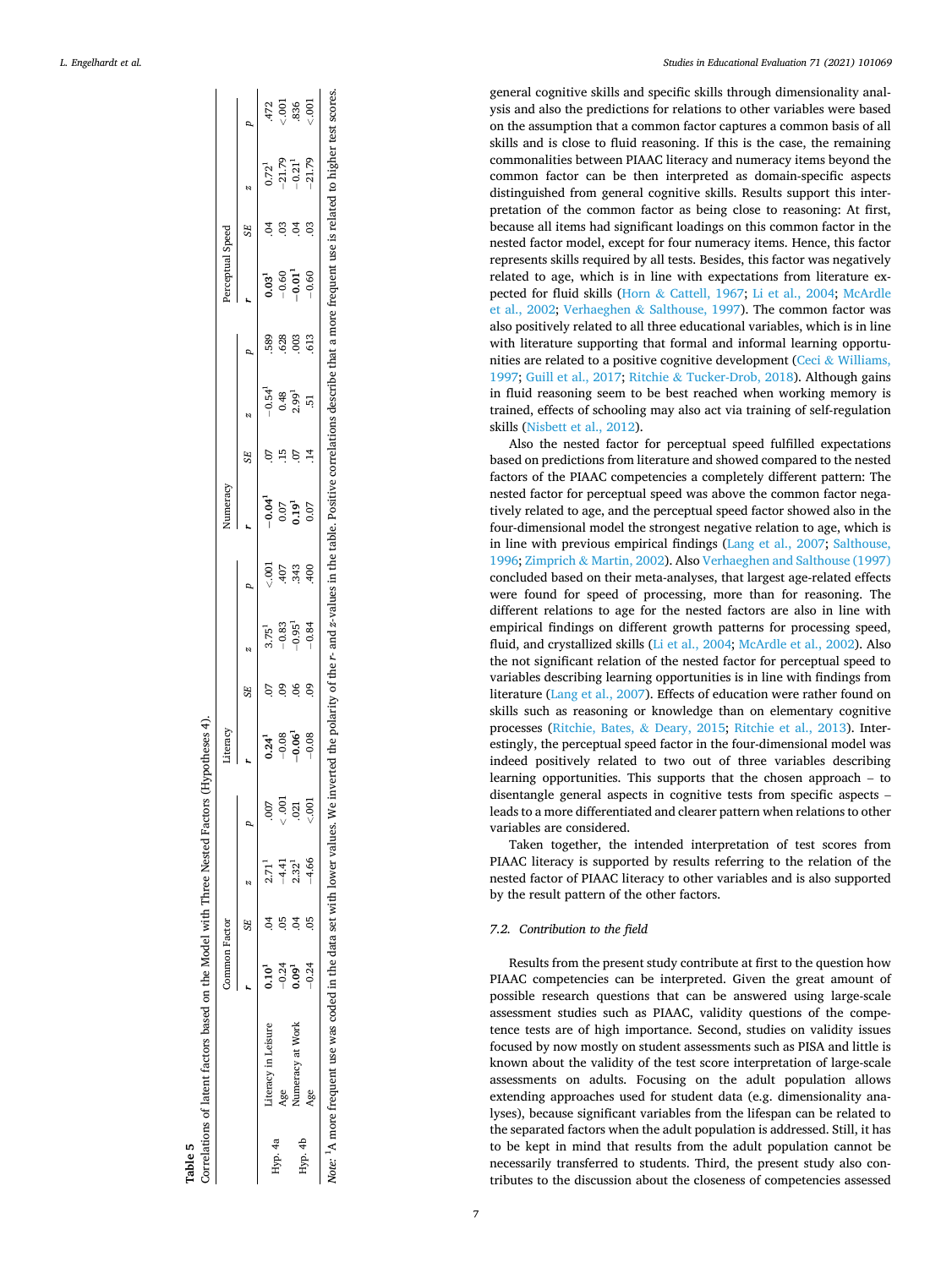<span id="page-7-0"></span>in large-scale assessment studies and intelligence (cf. [Rindermann,](#page-8-0)  [2006;](#page-8-0) Rindermann & [Baumeister, 2015\)](#page-8-0). For test scores from PIAAC literacy it can be concluded that they assess, beyond overlaps with skills that might be referred to as intelligence, aspects that show a pattern typically expected for learned skills and acquired knowledge. Fourth, the used approach of relating nested factors to other variables has proven to be helpful to reach a differentiated pattern of relations to other variables for the common and nested factors and is considered to be advantageous compared to conclusions that could be drawn only based on a multi-dimensional factor model. Such an approach could be also useful for validating test score interpretations from other complex skills, such as twenty first century skills (Binkley et al., 2012).

## *7.3. Limitations and future research*

As this study was conducted within the frame of PIAAC-L in Germany (cf. [Rammstedt et al., 2017](#page-8-0)), results supporting the construct interpretations of the PIAAC competencies are, at first, only valid to German samples. A potential disadvantage stems from the time delay of one year between the competence and the general cognitive skills assessment. However, we assume that this does not question the validity of results because one year is rather short time within the entire lifespan for an adult sample. With data from the PIAAC study we rely also on a cross sectional data set, which means that negative relationships to age cannot be interpreted causally as cognitive decline in our data set.

The conclusions that can be drawn regarding the validity of the test score interpretation are only clear for PIAAC literacy, but not for PIAAC numeracy. Further research may focus closer on the validity of test scores from PIAAC numeracy, which were in the present study not clearly distinguishable from what items from PIAAC literacy, reasoning, and perceptual speed had in common. For complex skills such as PIAAC competencies, also experimental approaches (cf. Engelhardt, Goldhammer, Naumann, & Frey, 2017) could be applied to address further sources of validity evidence, such of response processes (AERA, APA, & NCME, 2014). Since different abilities decline at different ages (Hartshorne & Germine, 2015) and the PIAAC sample describes a large age range, further validation efforts might also focus on the question whether the conclusions hold for different age groups.

#### **8. Conclusion**

Taken together, this study provided validity evidence for the intended test score interpretation of PIAAC competencies - as being learnable and based on acquired knowledge - based on the internal structure and relations to other variables for PIAAC literacy, while results for PIAAC numeracy were less clear. The chosen approach of separating general and specific aspects in PIAAC competencies first, and relating them second to variables from the lifespan for which clear expectations exist, seemed to be useful to meet the challenge of addressing validity issues in complex constructs such as competencies. Herewith this study contributes to the question of overlaps between competencies and general cognitive skills by providing results based on an adult data set from the PIAAC study.

## **Funding sources**

The Number Series Study was funded by the Leibniz Association (Grant Number SAW-2015-GESIS-2) and the Centre for International Student Assessment (ZIB; Grant Number ZIB2016).

#### **References**

[American Educational Research Association, American Psychological Association](http://refhub.elsevier.com/S0191-491X(21)00095-X/sbref0005) & [National Council on Measurement in Education \[AERA, APA,](http://refhub.elsevier.com/S0191-491X(21)00095-X/sbref0005) & NCME]. (2014). *[Standards for educational and psychological testing](http://refhub.elsevier.com/S0191-491X(21)00095-X/sbref0005)*. Washington, DC: American [Psychological Association](http://refhub.elsevier.com/S0191-491X(21)00095-X/sbref0005).

- [Baltes, P. B., Lindenberger, U., & Staudinger, U. M. \(2006\). Life span theory in](http://refhub.elsevier.com/S0191-491X(21)00095-X/sbref0010)  [developmental psychology. In W. Damon, & R. M. Lerner \(Eds.\),](http://refhub.elsevier.com/S0191-491X(21)00095-X/sbref0010) *Handbook of child [psychology, theoretical models of human development: Vol. 1. Theoretical models of](http://refhub.elsevier.com/S0191-491X(21)00095-X/sbref0010) human development* (pp. 569–[664\). Hoboken, NJ: John Wiley](http://refhub.elsevier.com/S0191-491X(21)00095-X/sbref0010) & Sons, 6. Aufl., S.
- Baumert, J., Lüdtke, O., Trautwein, U., & Brunner, M. (2009). Large-scale student assessment studies measure the results of processes of knowledge acquisition: Evidence in support of the distinction between intelligence and student achievement. *Educational Research Review, 4*, 165–176. [https://doi.org/10.1016/j.](https://doi.org/10.1016/j.edurev.2009.04.002) [edurev.2009.04.002.](https://doi.org/10.1016/j.edurev.2009.04.002)
- Becker, M., Lüdtke, O., Trautwein, U., Köller, O., & Baumert, J. (2012). The differential effects of school tracking on psychometric intelligence: Do academic-track schools make students smarter? *Journal of Educational Psychology, 104*, 682–699. [https://doi.](https://doi.org/10.1037/a0027608)  [org/10.1037/a0027608.](https://doi.org/10.1037/a0027608)
- [Binkley, M., Erstad, O., Herman, J., Raizen, R., Ripley, M., & Rumble, M. \(2012\).](http://refhub.elsevier.com/S0191-491X(21)00095-X/sbref0025)  [Defining 21st century skills. In P. Griffin, B. McGaw, & E. Care \(Eds.\),](http://refhub.elsevier.com/S0191-491X(21)00095-X/sbref0025) *Assessment and [teaching of 1st century skills](http://refhub.elsevier.com/S0191-491X(21)00095-X/sbref0025)* (pp. 17–66). Dordrecht: Springer.
- Blair, C. (2006). How similar are fluid cognition and general intelligence? A developmental neuroscience perspective on fluid cognition as an aspect of human cognitive ability. *The Behavioral and Brain Sciences, 29*, 109–160. [https://doi.org/](https://doi.org/10.1017/S0140525X06009034)  [10.1017/S0140525X06009034](https://doi.org/10.1017/S0140525X06009034).
- Brunner, M. (2005). *[Mathematische Schülerleistung: Struktur, Schulformunterschiede und](http://refhub.elsevier.com/S0191-491X(21)00095-X/sbref0035) Validität [Mathematics achievement: Structure, differences between academic tracks, and validity]*[. Doctoral Dissertation. Berlin, Germany: Humboldt University.](http://refhub.elsevier.com/S0191-491X(21)00095-X/sbref0035)
- Carroll, J. B. (1993). *[Human cognitive abilities: A survey of factor-analytic studies](http://refhub.elsevier.com/S0191-491X(21)00095-X/sbref0040)*. [Cambridge University Press](http://refhub.elsevier.com/S0191-491X(21)00095-X/sbref0040).
- Cattell, R. B. (1963). Theory of fluid and crystallized intelligence: A critical experiment. *Journal of Educational Psychology, 54*, 1–22. [https://doi.org/10.1037/h0046743.](https://doi.org/10.1037/h0046743)
- Cattell, R. B. (1987). *[Intelligence: Its structure, growth and action](http://refhub.elsevier.com/S0191-491X(21)00095-X/sbref0050)*. Amsterdam: North-[Holland](http://refhub.elsevier.com/S0191-491X(21)00095-X/sbref0050).
- Ceci, S. J., & Williams, W. M. (1997). Schooling, intelligence, and income. *American Psychologist, 52*, 1051–1058. [https://doi.org/10.1037/0003-066X.52.10.1051.](https://doi.org/10.1037/0003-066X.52.10.1051)
- Clouston, S. A., Kuh, D., Herd, P., Elliott, J., Richards, M., & Hofer, S. M. (2012). Benefits of educational attainment on adult fluid cognition: International evidence from three birth cohorts. *International Journal of Epidemiology, 41*, 1729–1736. [https://doi.org/](https://doi.org/10.1093/ije/dys148)  [10.1093/ije/dys148](https://doi.org/10.1093/ije/dys148).
- [Crone, D. A., & Whitehurst, G. J. \(1999\). Age and schooling effects on emergent literacy](http://refhub.elsevier.com/S0191-491X(21)00095-X/sbref0065)  and early reading skills. *[Journal of Educational Psychology, 91](http://refhub.elsevier.com/S0191-491X(21)00095-X/sbref0065)*(4), 604–614.
- Deary, I. J., Strand, S., Smith, P., & Fernandes, C. (2007). Intelligence and educational achievement. *Intelligence, 35*, 13–21. [https://doi.org/10.1016/j.intell.2006.02.001.](https://doi.org/10.1016/j.intell.2006.02.001)
- Eid, M., Geiser, C., Koch, T., & Heene, M. (2017). Anomalous results in g-factor models: Explanations and alternatives. *Psychological Methods, 22*, 541–562. [https://doi.org/](https://doi.org/10.1037/met0000083) [10.1037/met0000083.](https://doi.org/10.1037/met0000083)
- Eid, M., Krumm, S., Koch, T., & Schulze, J. (2018). Bifactor models for predicting criteria by general and specific factors: Problems of nonidentifiability and alternative solutions. *Journal of Intelligence, 6*, 42. [https://doi.org/10.3390/](https://doi.org/10.3390/jintelligence6030042) iintelligence6030042.

Enders, C. K. (2010). *[Applied missing data analysis](http://refhub.elsevier.com/S0191-491X(21)00095-X/sbref0085)*. Guilford press.

- Engelhardt, L., & Goldhammer, F. (2018). *[Number series study \(DIPF\): Technical report](http://refhub.elsevier.com/S0191-491X(21)00095-X/sbref0090)*. [GESIS Papers 2018|01. Cologne: GESIS.](http://refhub.elsevier.com/S0191-491X(21)00095-X/sbref0090)
- Engelhardt, L., Goldhammer, F., Naumann, J., & Frey, A. (2017). Experimental validation strategies for heterogeneous computer-based assessment items. *Computers in Human Behavior, 76*, 683–692. [https://doi.org/10.1016/j.chb.2017.02.020.](https://doi.org/10.1016/j.chb.2017.02.020)
- Ferrer, E., & McArdle, J. J. (2004). An experimental analysis of dynamic hypotheses about cognitive abilities and achievement from childhood to early adulthood. *Developmental Psychology, 40*, 935–952. [https://doi.org/10.1037/0012-](https://doi.org/10.1037/0012-1649.40.6.935)  [1649.40.6.935.](https://doi.org/10.1037/0012-1649.40.6.935)
- Finn, A. S., Kraft, M. A., West, M. R., Leonard, J. A., Bish, C. E., Martin, R. E., … Gabrieli, J. D. (2014). Cognitive skills, student achievement tests, and schools. *Psychological Science, 25*, 736–744. [https://doi.org/10.1177/0956797613516008.](https://doi.org/10.1177/0956797613516008)
- GESIS Leibniz Institute for the Social Sciences, German Socio-Economic Panel (SOEP) at DIW Berlin & LIfBi – Leibniz Institute for Educational Trajectories. (2017). *PIAAC-Longitudinal (PIAAC-L), Germany. GESIS Data Archive, Cologne. ZA5989 Data file Version 3.0.0*. [https://doi.org/10.4232/1.12925.](https://doi.org/10.4232/1.12925)
- Guill, K., Lüdtke, O., & Köller, O. (2017). Academic tracking is related to gains in students' intelligence over four years: Evidence from a propensity score matching study. *Learning and Instruction, 47*, 43–52. [https://doi.org/10.1016/j.](https://doi.org/10.1016/j.learninstruc.2016.10.001) [learninstruc.2016.10.001.](https://doi.org/10.1016/j.learninstruc.2016.10.001)
- Gustafsson, J. E. (2016). Lasting effects of quality of schooling: Evidence from PISA and PIAAC. *Intelligence, 57*, 66–72. [https://doi.org/10.1016/j.intell.2016.05.004.](https://doi.org/10.1016/j.intell.2016.05.004)
- Hartshorne, J. K., & Germine, L. T. (2015). When does cognitive functioning peak? The asynchronous rise and fall of different cognitive abilities across the life span. *Psychological Science, 26*, 433–443. [https://doi.org/10.1177/0956797614567339.](https://doi.org/10.1177/0956797614567339)
- Hopfenbeck, T. N., Lenkeit, J., El Masri, Y., Cantrell, K., Ryan, J., & Baird, J.-A. (2018). Lessons learned from PISA: A systematic review of peer-reviewed articles on the programme for international student assessment. *Scandinavian Journal of Educational Research, 62*, 333–353. <https://doi.org/10.1080/00313831.2016.1258726>.
- Horn, J. L. (1965). *[Fluid and crystallized intelligence: A factor analytic and developmental](http://refhub.elsevier.com/S0191-491X(21)00095-X/sbref0135)  [study of the structure among primary mental abilities](http://refhub.elsevier.com/S0191-491X(21)00095-X/sbref0135)*. Unpublished doctoral [dissertation. Champaign: University of Illinois](http://refhub.elsevier.com/S0191-491X(21)00095-X/sbref0135).
- Horn, J. L., & Cattell, R. B. (1966). Refinement and test of the theory of fluid and crystallized general intelligences. *Journal of Educational Psychology, 57*, 253–270. <https://doi.org/10.1037/h0023816>.

Horn, J. L., & Cattell, R. B. (1967). Age differences in fluid and crystallized intelligence. *Acta Psychologica, 26*, 107–129. [https://doi.org/10.1016/0001-6918\(67\)90011-X](https://doi.org/10.1016/0001-6918(67)90011-X).

Kintsch, W. (1998). *[Comprehension: A paradigm for cognition](http://refhub.elsevier.com/S0191-491X(21)00095-X/sbref0150)*. Cambridge, UK: Cambridge [University Press](http://refhub.elsevier.com/S0191-491X(21)00095-X/sbref0150).